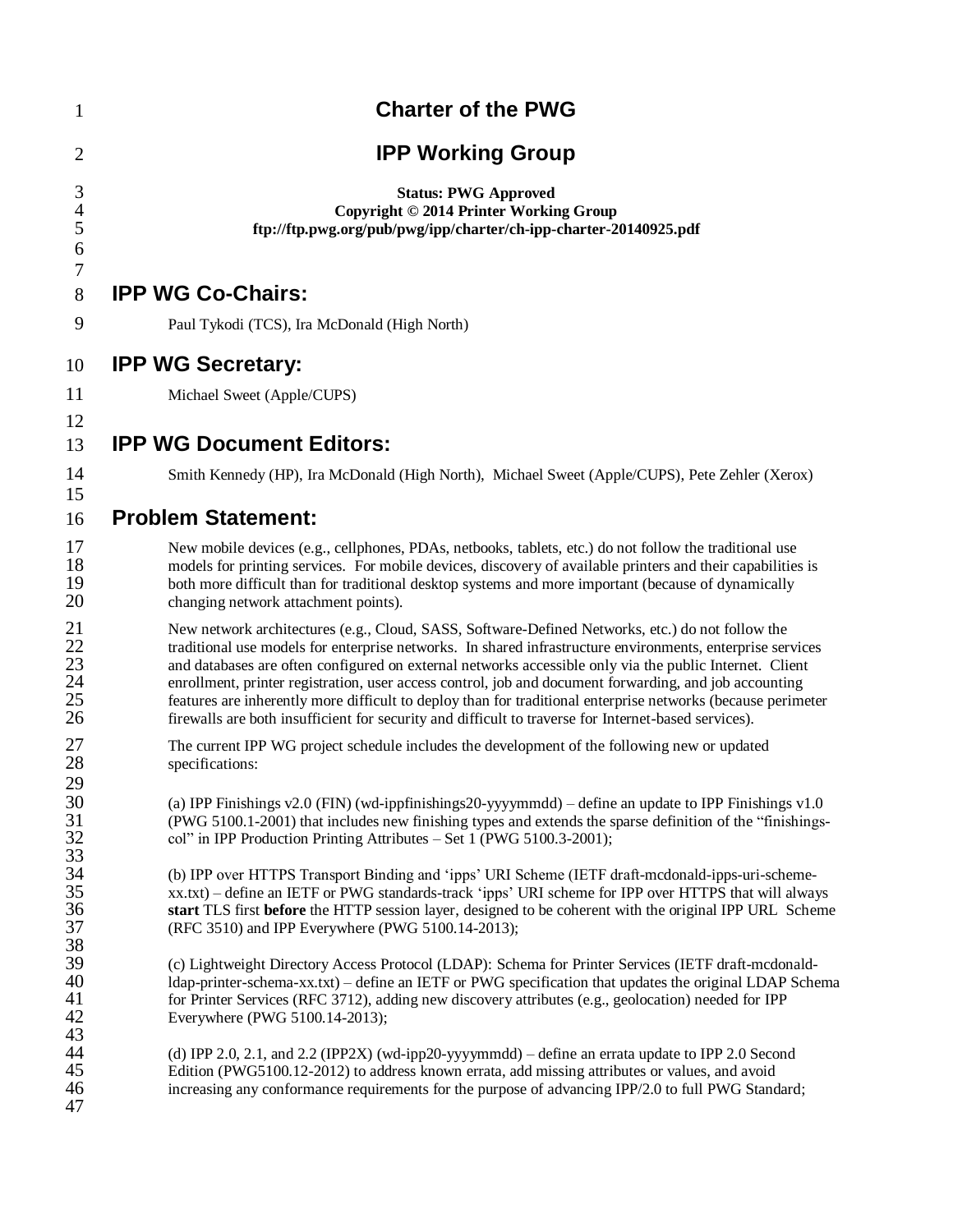| 48<br>49     | (e) IPP Implementor's Guide v2.0 (IG) (wd-ippig20-yyyymmdd) – define update to IPP/1.1 Implementor's<br>Guide (RFC 3196) that specifies best practices for interoperability in implementations of IPP Client and                 |  |
|--------------|----------------------------------------------------------------------------------------------------------------------------------------------------------------------------------------------------------------------------------|--|
| 50<br>51     | IPP Printer software and considers all of the IETF and PWG IPP extensions published since 2000;                                                                                                                                  |  |
| 52           | (f) IPP Everywhere Printer Self-Certification Manual v1.0 (SELFCERT) (wd-ippeveselfcert10-yyyymmdd)                                                                                                                              |  |
| 53           | - define IPP Everywhere Printer self-certification test procedures, the process required for registering the                                                                                                                     |  |
| 54<br>55     | test results in order to use the PWG "IPP Everywhere " logo on a product, and a license agreement for the<br>use of this logo;                                                                                                   |  |
| 56           |                                                                                                                                                                                                                                  |  |
| 57           | (g) IPP System Control Service v1.0 (SYSTEM) (wd-ippsystem10-yyyymmdd) – define an IPP System                                                                                                                                    |  |
| 58           | Control service that extends IPP Job and Printer Administrative Operations (RFC 3998) and provides read-                                                                                                                         |  |
| 59<br>60     | only access to selected status, configuration, counters, etc. in the PWG SM System object and PWG                                                                                                                                |  |
| 61           | System Control Service, designed to be coherent with PWG SM System Control Service (PWG 5108.06-<br>2012);                                                                                                                       |  |
| 62           |                                                                                                                                                                                                                                  |  |
| 63           | (h) IPP Shared Infrastructure Extensions (INFRA) (wd-ippinfra10-yyyymmdd) – define new IPP Client,                                                                                                                               |  |
| 64           | IPP Proxy, and/or IPP Printer operations and attributes designed to support IPP-based network printing in                                                                                                                        |  |
| 65<br>66     | Cloud, Software Defined Network (SDN), and other shared infrastructure environments;                                                                                                                                             |  |
| 67           | (i) IPP FaxOut Service v1.1 (FAXOUT) (wd-ippfaxout11-yyyymmdd) – define an errata update to IPP                                                                                                                                  |  |
| 68           | FaxOut Service v1.0 (PWG 5100.14-2014) to address known errata, add missing attributes or values, avoid                                                                                                                          |  |
| 69           | increasing any conformance requirements, and align with PWG IPP Scan Service (PWG5100.SCAN);                                                                                                                                     |  |
| 70           |                                                                                                                                                                                                                                  |  |
| 71<br>72     | (j) IPP Scan Service (SCAN) (wd-ippscan10-yyyymmdd) – define an IPP Scan Service, designed to be<br>coherent with PWG SM Scan Service (PWG 5108.02-2009);                                                                        |  |
| 73           |                                                                                                                                                                                                                                  |  |
| 74           | (k) IPP Printer State Extensions v1.1 (PSX) (wd-ippstate11-yyyymmdd) – define an errata update to IPP                                                                                                                            |  |
| 75           | Printer State Extensions v1.0 (PWG 5100.9-2009) to address known errata, add missing attributes or                                                                                                                               |  |
| 76<br>$77\,$ | values, avoid increasing any conformance requirements, and align with IPP Shared Infrastructure                                                                                                                                  |  |
| 78           | Extensions (PWG5100.INFRA);                                                                                                                                                                                                      |  |
| 79           | (l) Printer MIB and IPP MFD Alerts v1.1 (MFDALERTS) (wd-pmpmfdalerts11-yyyymmdd) – define an                                                                                                                                     |  |
| 80           | errata update to Printer MIB and IPP MFD Alerts v1.0 (PWG 5107.3-2012) to address known errata, add                                                                                                                              |  |
| 81           | missing attributes or values, avoid increasing any conformance requirements, and align with IPP Shared                                                                                                                           |  |
| 82<br>83     | Infrastructure Extensions (PWG5100.INFRA);                                                                                                                                                                                       |  |
| 84           | (m) IPP Everywhere Multifunction v1.0 (EVEMFD) (wd-ippevemfd10-yyyymmdd) - define an update to                                                                                                                                   |  |
| 85           | IPP Everywhere v1.0 for multifunction devices that incorporates IPP 2.0, 2.1, and 2.2 (IPP2X), IPP                                                                                                                               |  |
| 86           | Transaction-Based Printing Extensions, "ipps:" URI Scheme, LDAP Printer Schema, IPP JPS3, IPP                                                                                                                                    |  |
| 87<br>88     | Finishings v2.0, IPP Shared Infrastructure Extensions, IPP FaxOut, IPP Scan, and IPP System Control                                                                                                                              |  |
| 89           | Service;                                                                                                                                                                                                                         |  |
| 90           | (n) TBD – define errata updates to IETF and PWG IPP protocol extensions as necessary, to address known                                                                                                                           |  |
| 91           | errata, add missing attributes or values, and avoid increasing any conformance requirements;                                                                                                                                     |  |
| 92<br>93     |                                                                                                                                                                                                                                  |  |
| 94           | (o) TBD – define errata updates to IETF and PWG SNMP MIBs as necessary, to address known errata, add<br>missing values, and avoid increasing any conformance requirements.                                                       |  |
| 95           |                                                                                                                                                                                                                                  |  |
| 96           |                                                                                                                                                                                                                                  |  |
| 97           | Out-of-scope:                                                                                                                                                                                                                    |  |
| 98<br>99     | The following projects and activities are out-of-scope for the IPP WG:                                                                                                                                                           |  |
| 100          | OOS-1 Definitions of new device discovery protocols in IPP projects, although new profiles or subsets of<br>$\bullet$                                                                                                            |  |
| 101          | existing device discovery protocols are appropriate and encouraged.                                                                                                                                                              |  |
| 102<br>103   | OOS-2 Definitions of new device management protocols (except for IPP System Control Service above) in<br>$\bullet$<br>IPP projects, although new profiles or subsets of existing device management protocols are appropriate and |  |

encouraged.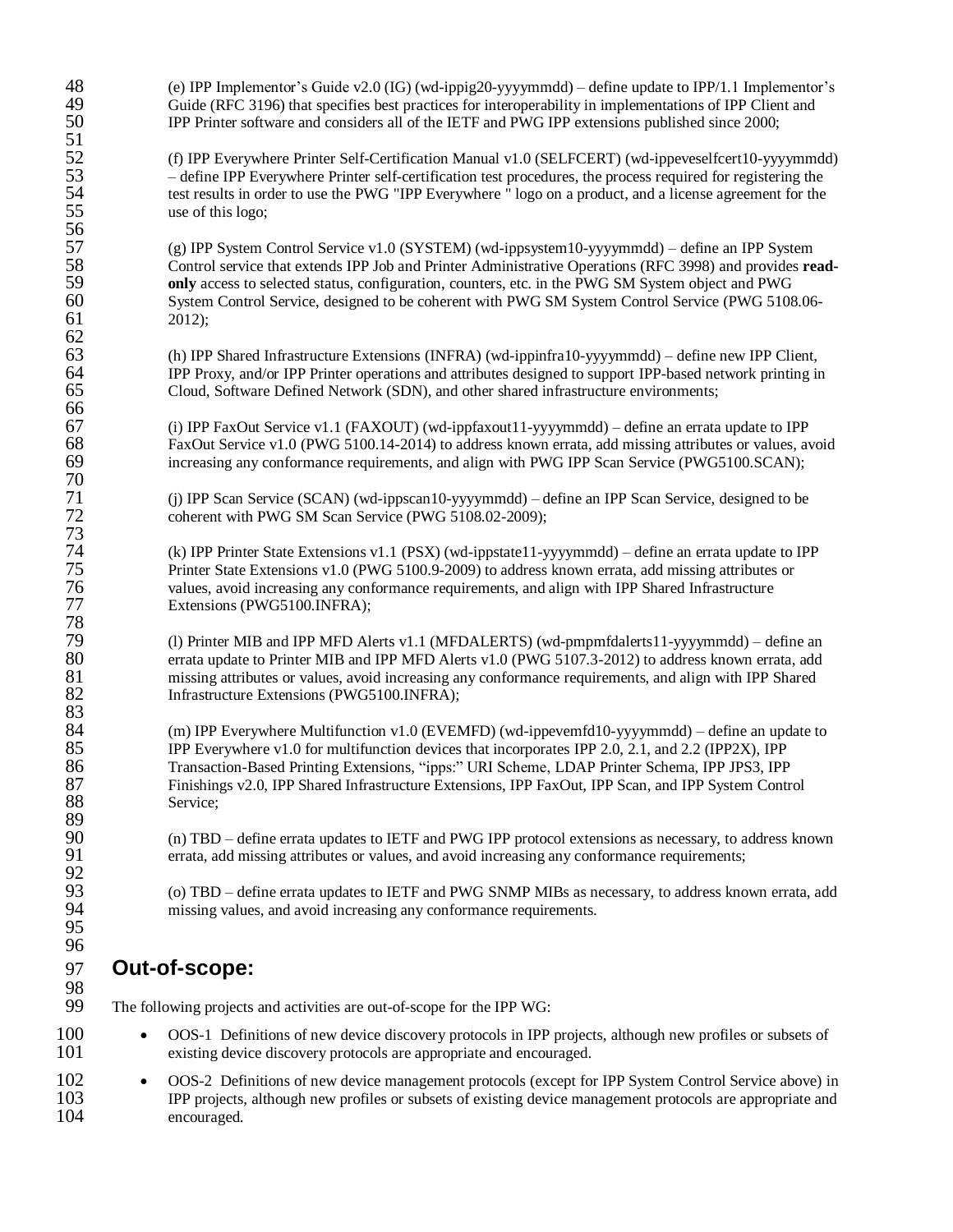| 105<br>106        | $\bullet$ | OOS-3 Definitions of new IPP or non-IPP transport protocols (except for IPP over HTTPS above) in IPP<br>projects, although the design of IPP projects MUST NOT preclude future transport extensions.                            |
|-------------------|-----------|---------------------------------------------------------------------------------------------------------------------------------------------------------------------------------------------------------------------------------|
| 107<br>108<br>109 | $\bullet$ | OOS-4 Definitions of new work on the following potential IPP projects is suspended until use cases,<br>editors, and interested vendors have been identified: IPP FaxIn Service, IPP Resource Service, IPP<br>Transform Service. |
| 110<br>111<br>112 | $\bullet$ | OOS-5 Definitions of new work on the following potential IPP projects is abandoned: IPP Copy Service,<br>IPP EmailIn Service, IPP EmailOut Service.                                                                             |
| 113<br>114        |           | <b>Objectives:</b>                                                                                                                                                                                                              |
| 115               |           | The following objectives should guide all new IPP WG projects:                                                                                                                                                                  |
| 116<br>117        | $\bullet$ | OBJ-1 Optimize all IPP extensions for small memory and resource footprints for IPP Clients and IPP<br>Printers.                                                                                                                 |
| 118               | $\bullet$ | OBJ-2 Design all IPP extensions to allow for other future protocol bindings (e.g., Web Services).                                                                                                                               |
| 119               | $\bullet$ | OBJ-3 Design all IPP extensions to allow the use of vendor-neutral generic print software by IPP Clients.                                                                                                                       |
| 120<br>121        | $\bullet$ | OBJ-4 Design all IPP extensions to allow ease of integration with shared infrastructure environments and<br>Internet-based services.                                                                                            |
| 122               | $\bullet$ | OBJ-5 Define the set of new IPP specifications enumerated in the Problem Statement clause above.                                                                                                                                |
| 123<br>124        | $\bullet$ | OBJ-6 Define updates and extensions to existing IETF and PWG SNMP MIBs as necessary.                                                                                                                                            |
| 125               |           | <b>Milestones:</b>                                                                                                                                                                                                              |
| 126               |           | <b>Charter Stage:</b>                                                                                                                                                                                                           |
| 127               |           | CH-1 Initial draft of IPP WG Charter - August 2014 - DONE                                                                                                                                                                       |
| 128               |           | CH-2 Stable draft of IPP WG Charter - September 2014                                                                                                                                                                            |
| 129               |           | CH-3 PWG Approval of IPP WG Charter<br>٠                                                                                                                                                                                        |
| 130               |           | <b>Definition Stage:</b>                                                                                                                                                                                                        |
| 131               |           |                                                                                                                                                                                                                                 |
| 132               |           | URI-1 Initial draft of IPP over HTTPS and 'ipps' URI Scheme $- Q3 2010 - DONE$                                                                                                                                                  |
| 133               |           | LDAP-1 Initial draft of updated LDAP Printer Schema $- Q4 2011 - DONE$                                                                                                                                                          |
| 134               |           | IG-1 Initial draft of IPP Implementor's Guide v2.0 - Q4 2012 - DONE                                                                                                                                                             |
| 135               |           | INFRA-1 Initial draft of IPP INFRA - Q1 2013 - DONE<br>$\bullet$                                                                                                                                                                |
| 136               |           | SELFCERT-1 Initial draft of IPP Everywhere Self-Certification $-$ Q2 2013 – DONE<br>$\bullet$                                                                                                                                   |
| 137               |           | FIN-1 Initial draft of IPP Finishings $v2.0 - Q32013 - DONE$<br>٠                                                                                                                                                               |
| 138<br>139        |           | INFRA-2 Prototype draft of IPP INFRA - Q3 2013 - DONE<br>٠                                                                                                                                                                      |
| 140               |           | SCAN-1 Initial draft of IPP Scan Service - Q4 2013 - DONE<br>٠<br>SELFCERT-2 Prototype draft of IPP Everywhere Self-Certification – Q2 2014 – DONE<br>$\bullet$                                                                 |
| 141               |           | FIN-2 Prototype draft of IPP Finishings $v2.0 - Q22014 - DONE$<br>$\bullet$                                                                                                                                                     |
| 142               |           | IG-2 Prototype draft of IPP Implementor's Guide $v2.0 - Q22014 - DONE$<br>$\bullet$                                                                                                                                             |
| 143               |           | SYSTEM-1 Initial draft of IPP System Control v1.0 - Q3 2014 - DONE<br>٠                                                                                                                                                         |
| 144               |           | URI-2 IETF or PWG Last Call of IPP over HTTPS and 'ipps' URI Scheme - Q4 2014<br>٠                                                                                                                                              |
| 145               |           | LDAP-2 IETF or PWG Last Call of LDAP Printer Schema - Q4 2014<br>٠                                                                                                                                                              |
| 146               |           | IPP2X-1 Initial draft of IPP 2.0, 2.1, and $2.2 - Q4 2014$<br>$\bullet$                                                                                                                                                         |
| 147               |           | <b>IPPSTATE-1</b> Initial draft of IPP Printer State Ext $-Q4\ 2014$<br>$\bullet$                                                                                                                                               |
| 148               |           | MFDALERTS-1 Initial draft of MFD Alerts v1.1 - Q4 2014<br>$\bullet$                                                                                                                                                             |
| 149               |           | FAXOUT-1 Initial draft of IPP FaxOut v1.1 - Q1 2015<br>$\bullet$                                                                                                                                                                |
| 150               |           | IPP2X-2 Stable draft of IPP 2.0, 2.1, and $2.2 -$ Call for Objections $-$ Q1 2015<br>$\bullet$                                                                                                                                  |
| 151               |           | <b>IPPSTATE-2</b> Stable draft of IPP Printer State Ext – Call for Objections – Q1 2015<br>٠                                                                                                                                    |
| 152               |           | MFDALERTS-2 Stable draft of MFD Alerts v1.1 - Call for Objections- Q1 2015<br>$\bullet$                                                                                                                                         |
| 153               |           | SYSTEM-2 Prototype draft of IPP System Control v1.0 - Q2 2015<br>٠                                                                                                                                                              |